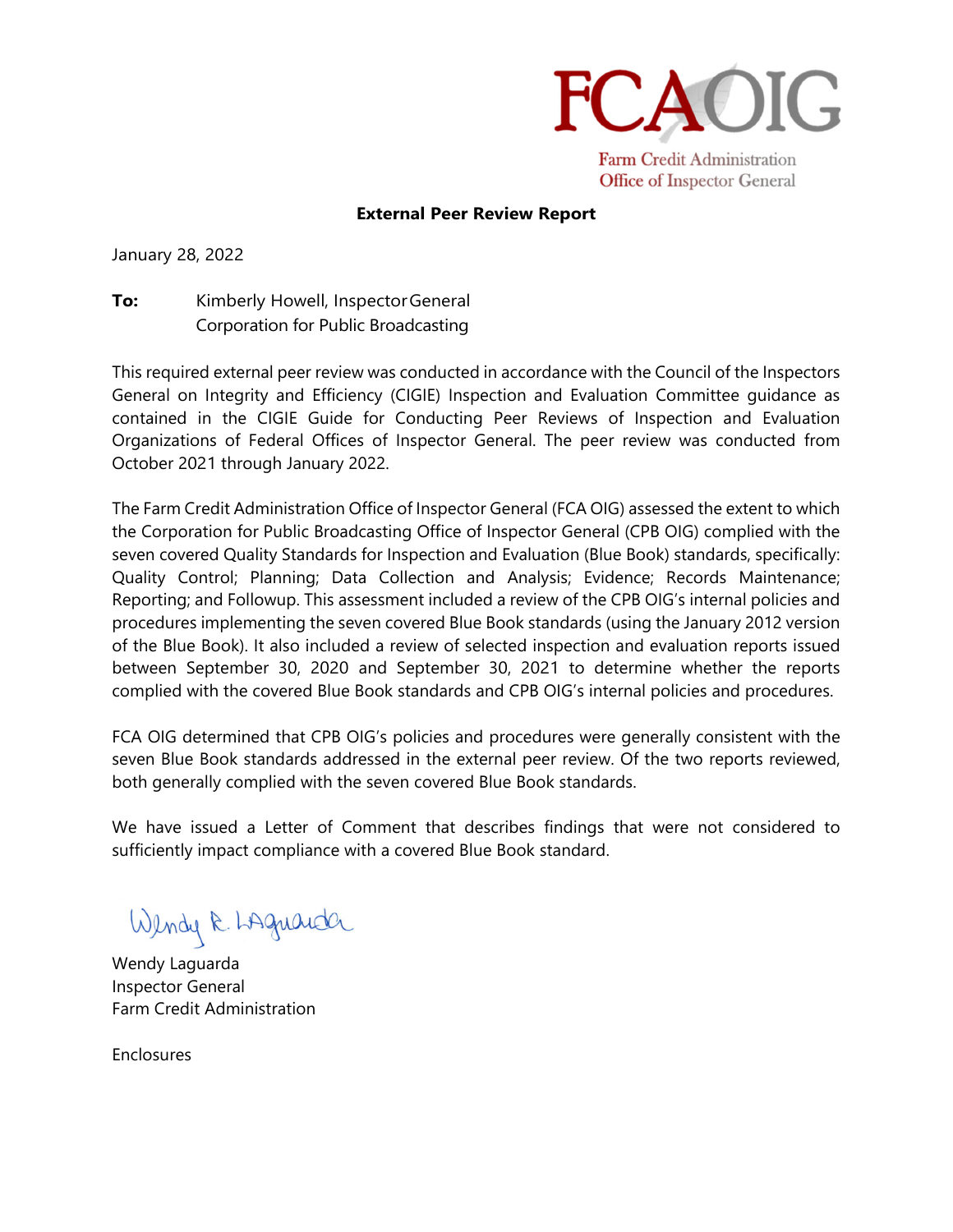## **Enclosure 1: Scope and Methodology**

The FCA OIG Review Team conducted its review in accordance with the CIGIE Guide for Conducting Peer Reviews of Inspection and Evaluation Organizations of Federal Offices of Inspector General, December 2020. The Review Team assessed the extent to which CPB OIG's internal policies and procedures addressed the seven Blue Book standards, and the two reports reviewed met the seven Blue Book standards.

The Review Team assessed Part IV, Inspections and Evaluations, of CPB OIG's internal policies and procedures, which were updated on August 19, 2021.

The Review Team selected two of five reports issued by CPB OIG during the period of September 30, 2020 and September 30, 2021. Specifically, the following reports were selected for review:

- 1. *Evaluation of KIYU-AM Compliance with Selected Communications Act and Transparency Requirements as of March 25, 2021*, Report No. ECR 21041-2108, July 13, 2021; and
- 2. *Evaluation of WVMR-AM Compliance with Selected Communications Act and Transparency Requirements as of March 22, 2021*, ECR 21031-2107, May 20, 2021.

The Review Team conducted the peer review remotely due to the COVID-19 pandemic. The Review team held a video conference with the Deputy Inspector General and gained access to necessary project files and documents electronically provided by the CPB OIG.

Conducting the peer review remotely did not impact the Review Team's ability to complete all the required peer review steps and reach conclusions on CPB OIG's adherence to the seven covered Blue Book standards. There were no limitations on or impairments to the Review Team's independence in conducting the review.